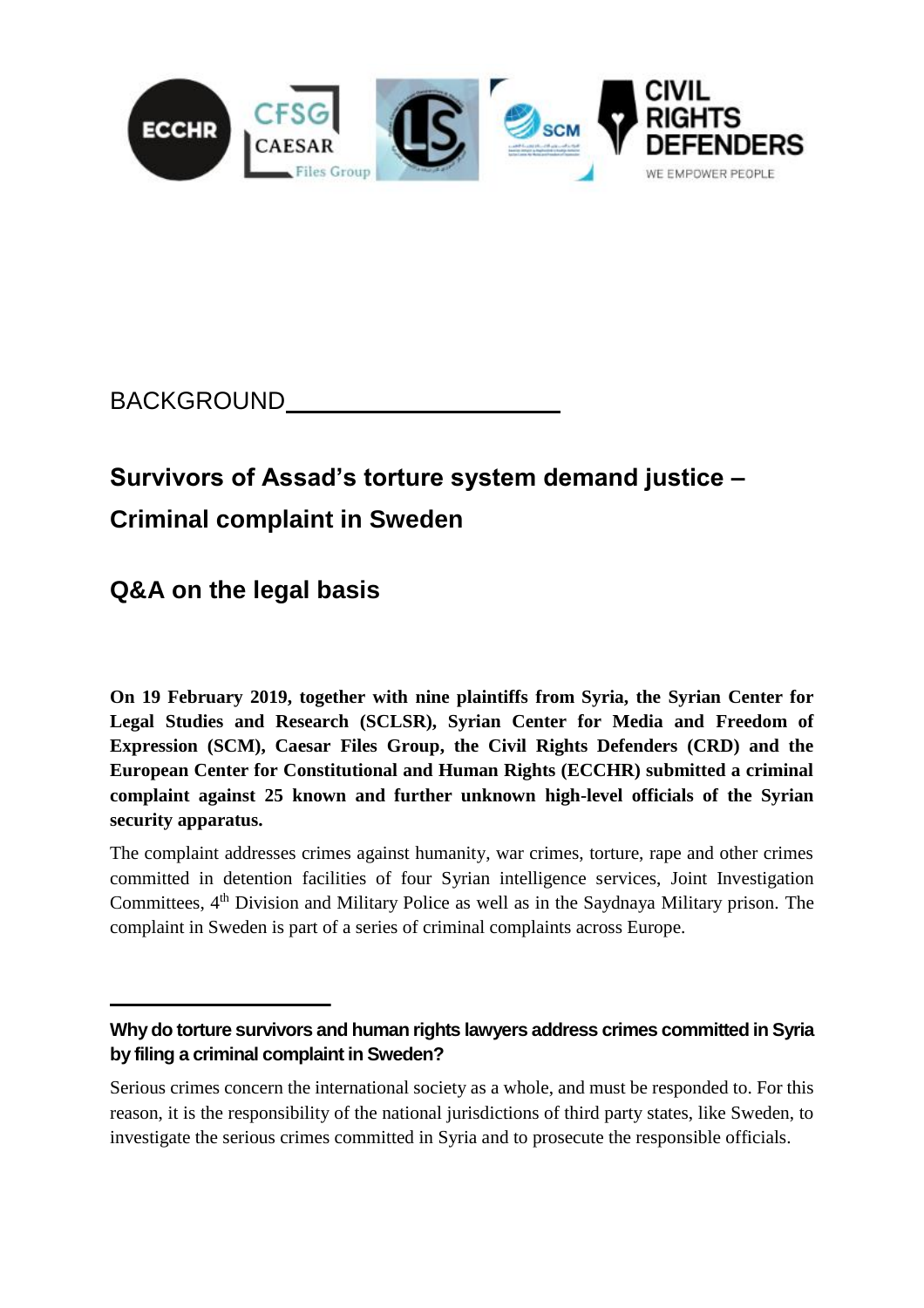Thus, with this submission, the plaintiffs, together with supporting organizations, demand for steps to be undertaken by the Swedish prosecutorial authorities to address the criminal responsibility of high-level officials of the Syrian government, in particular those high-level officers of the Syrian intelligence services named in this complaint.

In comparison to other European states, such as the Netherlands and Spain, Swedish law does not require presence of the suspect in the country to undertake legal steps. This enables the Swedish prosecutorial authorities to carry out person-specific investigations regardless of the place of residence of the suspect.

### **What options does international criminal justice offer for addressing human rights violations committed in Syria?**

Currently, there is absolute impunity for such crimes in Syria. For the foreseeable future there is no prospect of prosecutions of perpetrators linked to the Assad government.

The adoption of the [Rome Statute](http://www.auswaertiges-amt.de/cae/servlet/contentblob/340540/publicationFile/3556/RoemischesStatut.pdf) and establishment of the International Criminal Court [\(ICC\)](https://www.icc-cpi.int/) in 2002 made it possible to prosecute certain cases of war crimes, crimes against humanity, and genocide in The Hague. However, this option is currently not available for the crimes committed in Syria. The ICC is not authorized to start an investigation into the crimes, as Syria is not a party to the Rome Statute and efforts by the UN Security Council to refer the case to the court are blocked by Russia and China.

In August 2011, the Independent International Commission of Inquiry on the Syrian Arab Republic (UN CoI Syria) was established and has been gathering evidence against all parties to the conflict since then. It works in the neighboring countries of Lebanon, Jordan, Iraq and Turkey. The information gathered by the UN Commission is crucial for future legal investigations.

The International, Impartial and Independent Mechanism to Assist in the Investigation and Prosecution of those Responsible for the Most Serious Crimes under International Law Committed in the Syrian Arab Republic since March 2011 (IIIM), set up in December 2016, is tasked with collecting, preserving, and consolidating evidence, while also preparing files of evidence that can be used by prosecutors in independent criminal proceedings. IIIM has no power to press charges or issue arrest warrants. Instead it looks to national or international courts to make use of the documented evidence.

#### **What legal avenues are available in Sweden to prosecute the crimes committed in Syria?**

The legal framework for prosecution of the above mentioned crimes under Swedish law is regulated by the Swedish Penal Code and the Law on criminal responsibility for genocide, crimes against humanity and war crimes (adopted in 2014). It allows the Swedish prosecutorial authorities to exercise universal jurisdiction over crimes against international law, grave breaches of international humanitarian law, over particularly grave crimes if the least severe punishment prescribed for the same crimes under Swedish law is imprisonment for four years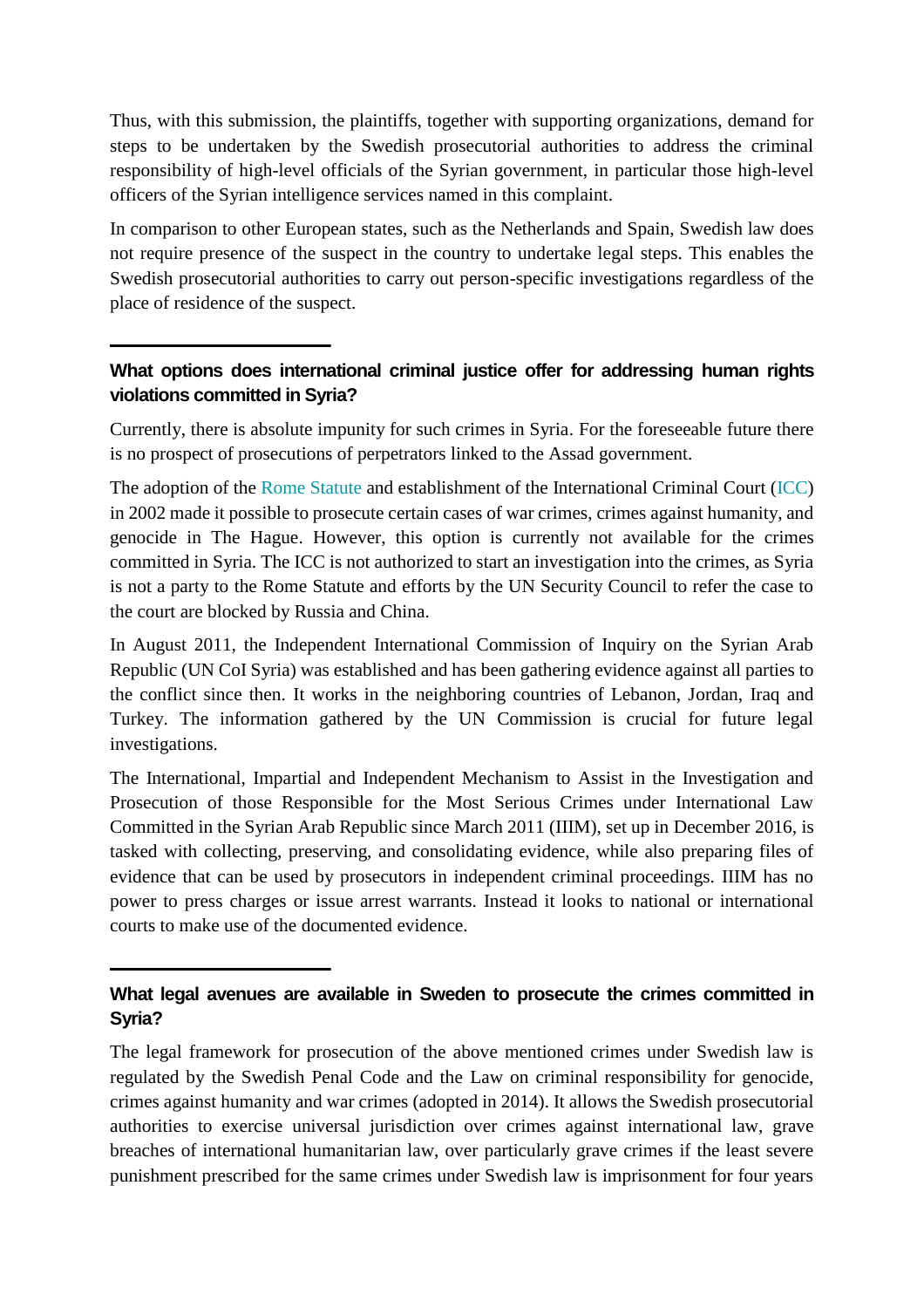or more, as well as for genocide, crimes against humanity and war crimes committed after July 2014 (Law 2014:406).

In Sweden, the presence of the suspect in the country is not required to undertake legal steps. This enables the Swedish prosecutorial authorities to carry out person-specific investigations regardless of the place of residence of the suspect.

#### **Has this been investigated in Sweden before?**

Sweden has contributed to the efforts in bringing accountability for the crimes committed in Syria by opening a structural investigation, as well as by prosecuting individual crimes. Beside several convictions of members of non-state armed groups for killing and inhuman treatment as war crimes in Syria, the first judgment against a former soldier of the Syrian Army was pronounced in Sweden. These steps send a clear signal that those perpetrators who are present on the territory of Sweden will be prosecuted and convicted.

However, Swedish authorities have not issued arrest warrants against those who orchestrate the policy behind grave crimes and are still in Syria.

#### **Which evidence is the complaint in Sweden based on?**

The complaint is based on testimonies of nine plaintiffs, extensive research and legal analysis. It revolves around the crimes committed against the plaintiffs in various detention facilities in Syria between February 2011 and June 2015. Their detention took place at different times and lasted for different periods, from several days to several years.

#### **What is the content of the plaintiffs' testimonies?**

The plaintiffs testified about the crimes they witnessed or were exposed to during detention, including murder, severe torture, detention in inhuman conditions, sexual violence and other inhuman treatment. These statements corroborate testimonies of other former detainees and their family members, documented by various Syrian and international human rights organizations and described in numerous reports.

#### **Who is the subject of the complaint?**

The criminal complaint is filed against 25 known and further unknown high-level officials of the Syrian security apparatus, including heads of the four Syrian intelligence services.

#### **Where and when have the crimes been committed?**

The criminal complaint addresses crimes that have been committed in 17 different sites, as detention facilities of the Syrian Intelligence Services, namely Military Intelligence, Air Force Intelligence, General Intelligence and Political Security as well as in Saydnaya Military Prison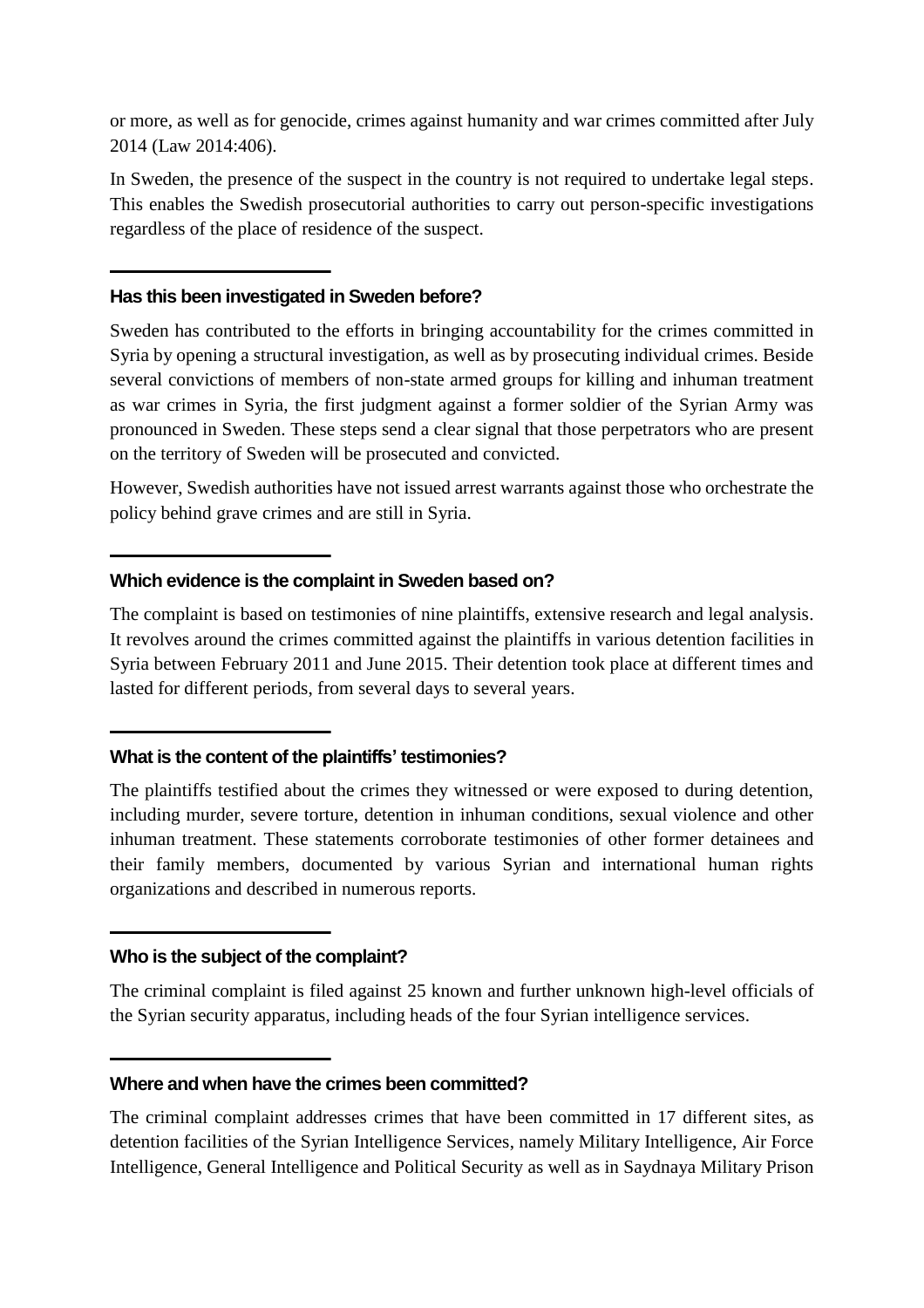and detention facility of the 4<sup>th</sup> Division of the Syrian Armed Forces. The crimes addressed took place between February 2011 and June 2015.

#### **Which criminal complaints have previously been filed in Europe?**

The criminal complaint in Sweden against high-level officials in the Syrian intelligence service is part of a series of criminal complaints across Europe.

So far, four criminal complaints have been filed in Germany.

In [March 2017,](https://www.ecchr.eu/en/international-crimes-and-accountability/syria/torture-under-assad.html) ECCHR and seven torture survivors from Syria as well as Syrian lawyers Anwar al-Bunni (Syrian Center for Legal Studies and Research, [SCLRS\)](http://www.sl-center.org/?language=english), Mazen Darwish (Syrian Center for Media and Freedom of Expression, [SCM\)](https://scm.bz/en/) submitted an initial criminal complaint against six suspects – high-level officials in the Syrian intelligence service – to the German Federal Public Prosecutor. The claimants are individuals who were detained in Syrian intelligence service facilities and who were tortured or witnessed torture.

In September 2017, a group working with "Caesar," a Syrian defector who obtained thousands of photos of tortured and murdered detainees in Syrian government detention facilities, took legal action by [filing together with ECCHR a criminal complaint](https://www.ecchr.eu/en/case/caesar-photos-document-systematic-torture/) to the German Federal Public Prosecutor. The complaint was directed against senior officials from the Syrian intelligence services and the military police concerning crimes against humanity and war crimes. A representative of the group provided the Federal Prosecutor with a set of high-resolution images and metadata. The "Caesar photos" present a unique insight into the Syrian government's machinery of torture and killing under Assad.

In November 2017, ECCHR supplemented previous criminal complaints and evidence with two additional complaints directed against high-ranking officials from the [National Security Bureau](https://www.ecchr.eu/en/international-crimes-and-accountability/syria/saydnaya-air-force-intelligence.html)  [and Air Force Intelligence](https://www.ecchr.eu/en/international-crimes-and-accountability/syria/saydnaya-air-force-intelligence.html) as well as the head of the [military police and the Saydnaya military](https://www.ecchr.eu/en/international-crimes-and-accountability/syria/saydnaya-air-force-intelligence.html)  [prison.](https://www.ecchr.eu/en/international-crimes-and-accountability/syria/saydnaya-air-force-intelligence.html)

In May 2018, ECCHR together with 16 women and men from Syria as well as al-Bunni, Darwish and the Center for the Enforcement of Human Rights International [\(CEHRI\)](http://www.cehri.org/) submitted a criminal complaint to the prosecutor in Vienna, Austria. The criminal complaint addresses torture as a crime against humanity and war crime in detention facilities run by the Syrian Military Intelligence Service, the Air Force Intelligence Service and the General Intelligence Service.

In June 2018, it was announced that the Germany Federal Court of Justice (*Bundesgerichtshof* – BGH) had issued an arrest warrant against Jamil Hassan, until July 2019 head of the Syrian Air Force Intelligence Service. This measure is a milestone towards justice and accountability for all those affected by Assad's torture system.

In France, another arrest warrant was issued in October 2018 by the French investigative judges against high-ranking officials and close advisors to the Syrian president Bashar al-Assad, namely Ali Mamluk, the head of the National Security Bureau, Jamil Hassan and Abdel Salam Mahmoud, senior Air Force Intelligence official as well as the head of the detention facility at